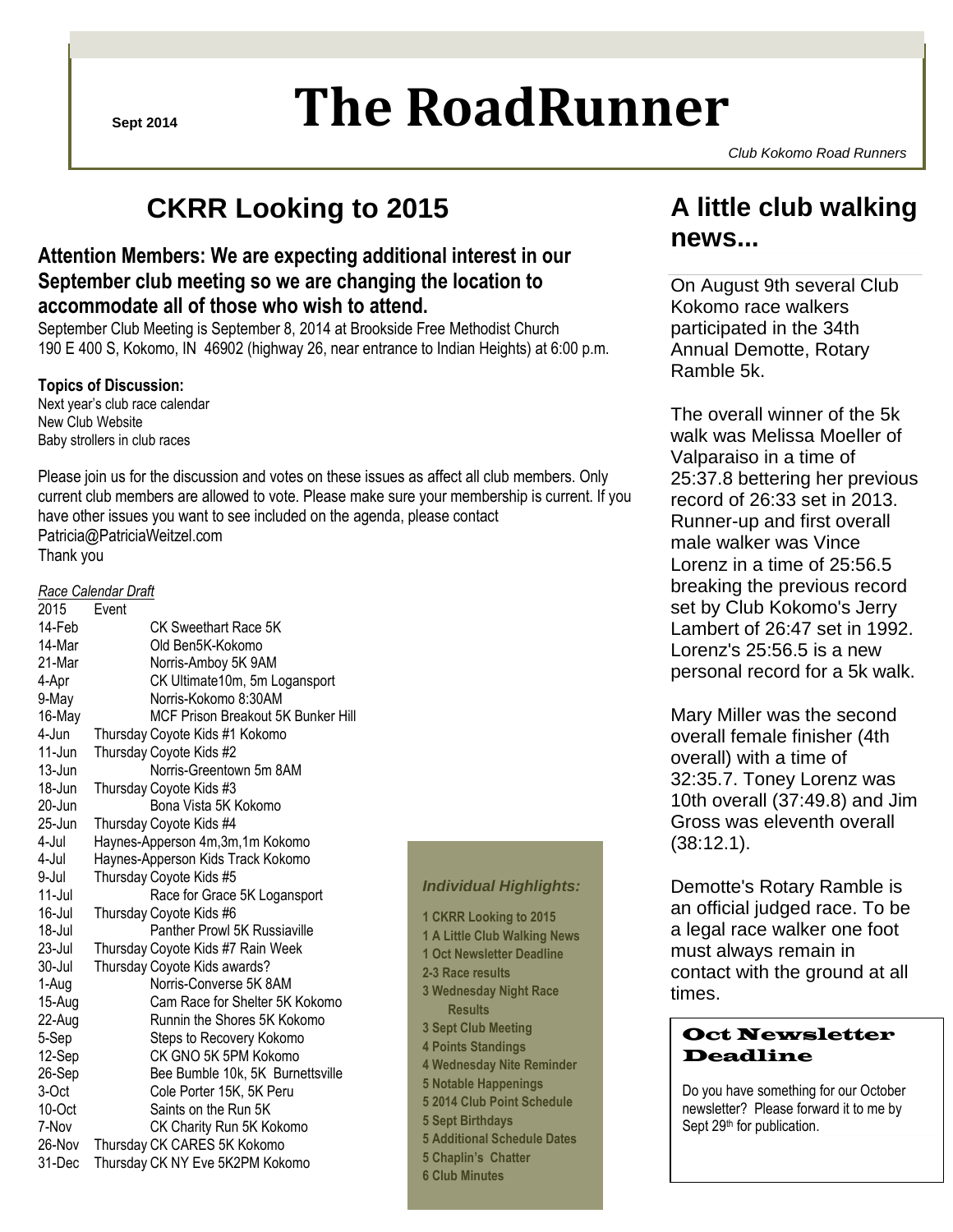**Norris Ins 5K Run & Walk August 2, 2014 Converse, IN 5K Run** 1 Kyle Collins 16:05 **2 Kory Kennedy 16:25** 3 Riley Carter 16:44 4 Scott Colford 17:10 5 Jared Rockaed 17:13 6 Kevin Moser 17:14 7 Landry Williams 17:19 8 Ethan Sharp 17:21 9 Braden Tankersley 18:16 10 Jacoby Raugh 18:37 11 Toran Fiene 18:48 12 Jerry Williams Jr. 18:49 13 Robert Krevda 19:07 14 Josh Scott 19:20 **15 Noel Shafer 19:31**

16 Justin Taflinger 19:37 17 Colton Pearce 19:43 18 Pablo Morales 20:12 19 Alex Taylor 20:16 20 Claire Collins 20:31 1st woman 21 Adam Collins 20:40 22 Tim Taflinger II 20:46 **23 Chris Lasley 21:15** 24 Colin Hartd 21:39 **25 Nate Nicholson 21:40** 26 Gary Callahan 21:46 27 Brian Hubble 21:51 28 Grant Dakin 21:53 29 Eric Senard 21:56 30 Cami Hansen 22:02 31 Hunter Purtee 22:12 32 Joshua Scott 22:14 33 Ethan Akers 22:15 34 Jayden Scott 22:26 **35 Aaron Craig 22:28 36 Natalie Nicholson 22:30** 37 Mario Rangel 22:35 38 Jeff Scott 22:42 39 Gary Williams 22:50 40 Tim Overmeyer 22:55 41 Jeff Butts 23:07 **42 Stu Nicholson 23:13 43 Keith Hill 23:18** 44 Terry Engle 23:20 45 John Conner 23:23 46 Neil Tate 23:30 47 Lorraine Gamble 23:35 48 Ryan Garrett 23:40 49 Eli Seward 23:43 50 Brice Shanes 23:56 51 Elizabeth Sasso 24:00 52 Amy Wooten 24:14 53 Ben Barnett 24:14 **54 Billy Stanton 24:41** 55 Elvia Rodriguez 24:41 **56 Ron Greene 24:57** 57 Mollie Gamble 24:51 58 Elaine Sweet 25:00 **59 Jennifer Van Horn 25:00**

#### 60 Joy Eltinga 25:00 61 Connie Gamble 25:02 **62 Mark Shorter 25:08**

**5K Walk**

**1 Vince Lorenz 26:17 2 Mary Miller 32:37 1st woman 3 Vernon Keller 33:59 4 Greg Wall 35:02 5 Toney Lorenz 37:39** 6 Linda Miller 37:39 **7 Stephen Wilson 38:36 8 Jim Gross 38:40 9 Jan Wall 38:50**

**63 Micheal Graham 25:27** 64 Mike Wise 25:41 65 Keith Vautaw 25:43 66 DeWain Cobbs 25:53 **67 RJ Kerr 26:04** 68 Kurtis Rangel 26:08 69 Denise Pearson 26:11 70 Steve Wagner 26:15 **71 Warren Tierney 26:15** 72 Ruth Ozmun 26:17

## CKRR – July 2014 Page 2 of 6

73 Amy Million 26:17 **74 Anna Rangel 26:20** 75 Steve Colford 26:44 76 Bethany Kirkwood 26:58 77 Whitney Shaffer 27:12 78 Bill Bauson 27:14 79 Kate Collins 27:15 80 Jill Collins 27:21 **81 Cara McKellar 27:25 82 Jerry Meiring 27:36** 83 Kristi Shaffer 27:42 84 Stephanie Foster 27:45 **85 John Peters 27:54** 86 Cassie Bauson 28:03 87 Morgan Tinkel 28:08 88 Daniel Wyant 28:14 89 Ethan Harts 28:14 90 Jami Maynus 28:28 91 Mark Smith 28:31 92 Mark Miles 28:35 93 Bud Ozmun 28:37 **94 David Hughes 28:43 95 Ann Hubbard 28:48** 96 Kelly Smith 29:00 97 Steve Hendricks 29:13 98 Claire Hendricks 29:13 99 Jacob Vaughn 29:17 **100 Tom Miklik 29:20** 101 Sierra Horner 29:34 102 Victoria Huzinga 29:40 103 Jeremy Roberts 29:42 104 Stan Ridlen 29:45 105 Peyton Harts 29:58 106 David Frey 29:58 107 Beth Wilson 30:05 **108 Marianne Wilson 30:10** 109 Adam Ormund 30:24 110 Gary Green 30:24 **111 Laura Cook 31:24 112 Greg Townsend 31:28** 113 Tamera Rangel 31:36 114 Kahla Hewitt 31:36 115 Jill Miles 31:45 116 Ann Morris 31:58 117 Kelsey Koon 32:23 118 Dallas Garrett 33:19 119 Alice Kelly 33:13 **120 Ricke Stucker 34:24 121 Bill Menges 34:45 122 Robin Cole 34:58** 123 John McPherson 34:59 124 Laura McGran 35:31 125 Renee Biehl 36:00 126 Elizabeth Bevington 36:50 127 Maria Cline 38:35 128 Cassidy Miles 38:35 129 Leon Agullana 39:46 **130 Bruce Savage 39:49 131 Jonah Hughes 40:07** 132 Karen Harts 41:22 133 Kim Hare 41:42 134 Drake Heitz 42:58 135 Lexus Biehl 43:01 **136 Sue Keller 43:36** 137 Aaron Garrett 45:22 **138 Shirley Bugher 59:38**

10 Jeanne DeAngulo 40:03 11 Lon Akers 40:04 **12 Bob McBride 40:32 13 Kevin Whitted 41:08 14 John Mohr 43:15 15 Robin Michael 43:17 16 Jeff Freeman 46:09** 17 Jan Mace 46:50 18 Risa Krauskopf 47:06 19 Bryon Garret 47:41 **20 Jayne Stucker 47:44** 21 Deb Tatman 48:52 **22 Mary Lou Rutherford 49:49** 23 Lorinda Fuller 49:50 24 Melony Scalf 50:47 25 Debbie Howell 50:47 26 Larry Howell 53:59 27 Kim Hopper 60:01 **28 Carol Savage 60:07** 29 Kim Douglas 60:08 30 Melody Phillips 60:08

**5K Wheelchair** 1 Alex Leveron 28:55 2 Bob Burnsworth 28:57

1 Grant Elzinga 8:27 **CAM "RUN FOR SHELTER"**

**Fun Run**

**August 16, 2014 Oakbrook Valley 5K RUN 1 Kory Kennedy 17:17 2 Braden Timmons 19:07 3 Christian High 20:06 4 Tom Abney 20:20 5 Noel Shafer 21:13 6 Heather Weber 21:22 1st woman** 7 Stephen Davis 21:37 **8 Jordan Ousley 22:33** 9 Gary Callahan 23:08 **10 Aaron Craig 23:57** 11 Nicole Peel 24:15 **12 Keith Hill 24:47 13 Shelly Wyman 25:16 14 Paul Wyman 25:47** 15 Mike Wise 26:18 **16 Mark Shorter 26:32 17 Charlie Skoog 26:55 18 R J Kerr 27:10 19 Michael Graham 27:19 20 Cara McKellar 27:43 21 Warren Tierney 28:26** 22 Cole Wise 28:27 **23 Jacob Van Horn 29:05 24 Jennifer Van Horn 29:18 25 Anna Rangel 29:45 26 Scott Deyoe 30:19** 27 Jerry K. Fennell 30:25 **28 Ann Hubbard 30:57 29 David A. Hughes 31:06 30 Laurie Ousley 31:23** 31 Darren Miracle 32:11 **32 Marianne Wilson 32:40** 33 Kelsey Koon 32:54 34 Chris Cook 32:55 35 Jason Rush 34:16 **36 Alex Studebaker 35:38 37 Kelly Studebaker 36:54 38 Stan Shuey 37:40 39 Jp Wyman 38:09** 40 Marci Whitesell 38:21 41 Tricia Nelson 38:28

**42 Kathryn Wall 38:51**

**43 Sophia Wyman 43:20** 44 Ava Cothern 43:21 **45 Laura Cook 43:35 46 Anita Upchurch 45:45** 47 Kristianna Upchurch 45:46 48 Danielle Rascoe 45:47 **49 Sue O Keller 51:16 50 Shirley Bugher 57:43 5K WALK 1 Vince Lorenz 27:49 2 Mary Miller 33:47 1st woman 3 Vernon V Keller 36:17 4 Greg A. Wall 36:52 5 Toney Lorenz 39:32 6 Bob McBride 41:27 7 Jan A. Wall 41:41 8 Jenny Tudor 42:27 9 Kevin Whitted 42:30 10 Stephen Wilson 43:19** 11 Elizabeth Wilson 43:21 **12 Robin Michael 43:54 13 Anita Dillman 45:49 14 Carrie Williams 45:51** 15 Rob Wilson 1:04:55 16 Carol Torrents 1:04:56 **Runnin' the Shores 5K August 23, 2014 5K Trail Run 1 Kory Kennedy 18:00.4 2 Braden Timmons 20:00.3 3 Dana Neer 21:15.9 4 Noel Shafer 21:39.9** 5 Paul Paese 22:49.8 6 Brittiani Gillem 22:59.6 1st woman 7 Jacob Riley 23:36.5 **8 John Anderson 23:48.9 9 Phil Rozzi 23:49.4** 10 Gary Callahan 23:56.9 11 Diana Jones 24:27.6 12 Cheryl Parrott 24:36.9 **13 Aaron Craig 24:46.7 14 Michael Anderson 25:17.4** 15 Jeff Cardwell 25:23.9 16 James Ball 25:24.4 17 Lori Working 26:00.5 18 Robert Lechner 26:07.4 **19 Keith Hill 26:18.3** 20 Paul Cook 26:29.3 21 Mike Wise 26:42.1 22 Nikhil Sharma 26:49.2 23 Patrick Bath 26:49.6 24 Sabrina Edwards 26:56.7 25 Leigh Swartzendruber 27:09.7 26 Charles Conwell 27:11.5 27 Amy McKitrick 27:12.1 **28 Paul Wyman 27:14.6** 29 Franklin O'Neal 27:16.4 30 Matt Welke 27:23.5 31 Kushe Welke 27:23.7 **32 Jana Skoog 27:28.8 33 Mark Shorter 27:33.7 34 Cara McKellar 27:35.9** 35 Elizabeth Smith 27:44.1 **36 Charlie Skoog 27:45.7** 37 Taylor Young 27:57.3 **38 Warren Tierney 28:07.6 39 Tarin Serra 28:11.8 40 Rj Kerr 28:18.7** 41 Rudy Suryantoro 28:22.3 **42 Michael Graham 28:27.7 43 Corey Moore 28:29.3**

**44 Tami Moore 28:29.9 45 Mike Deardorff 28:43.7**

 **Anna Rangle 28:55.4** Wendell Kellett 29:00.6 Cole Wise 29:12.9 Jenny White 29:21.4 Scott Curry 29:34.6 Karen Lesko 29:37.1 Melissa Lewis 29:50.4 John Wieske 29:50.7 Sarah Manuel 30:12.2 Jeff Nelson 30:16.6 Dan Lewis 30:17.4 **Ann Hubbard 30:21.1 Jacob Van Horn 30:28.4 Jennifer Van Horn 30:34.7 Alex Anderson 30:42.4** Cindy McClure 30:58.9 **Chase Moser 31:16.9** Jamie Dunlap 31:24.9 Doug Dunlap 31:24.9 Charlotte Mayer 31:34.6 **Scott Deyoe 31:36.6 Laurie Ousley 31:43.9 Nancy Anderson 31:49.8** Mike Federspill 31:50.2 Corbin O'Neal 32:00.7 Trezdon O'Neal 32:02.8 Frank Greene 32:03.6 Valeri Amend 32:09.4 Stephen Lawler 32:14.4 Marla O'Dell 32:25.4 Claudie Eads 32:58.6 **David Hughes 33:11.4** Kristi Ball 33:18.9 Kelli Keener 33:21.9 Angie Roe 34:16.9 Kelsey Koon 34:19.9 **Marianne Wilson 34:56.4** Steve Bell 35:06.4 Terry McGaffeney 35:27.7 Emma O'Dell 35:43.2 Kim Erickson 36:10.9 Rae Mays 36:11.7 Jason Rush 36:11.7 **Alex Studebaker 36:20.1** Cindy Cooney 36:25.8 **Kelly Studebaker 36:31.3** Jeff Lemasters 36:34.2 Debbie Lemasters 36:34.6 Sara Greene 36:40.6 **Anita Upchurch 36:45.5** Kristianna Upchurch 36:45.5 **Bill Menges 38:07.1 Amber Longwith 38:26.6** Lindsay Ousley 38:52.6 Cassie Salinas 38:53.4 Mona Sadler 39:31.6 Jan Halperin 39:53.7 **Robin Cole 40:57.4 Stan Shuey 40:57.9** Laura Miller 41:06.6 Danielle Rascoe 43:06.9 Tracy Brown 43:30.2 Marsha Sanders 43:52.1 Stacy Hogwood 44:46.9 **Sue Keller 46:58.4 John Paul Wyman 48:29.4** Faith Sanders 48:32.1 Sarah Parry 48:32.5 Ava Cothern 50:32.8 **Lauren Weber 51:33.9** Willie Oliver 52:01.2 David Armstrong 52:01.5 **Sophia Wyman 52:04.8** Sharon Abad 52:58.7 Lauren Lesko 52:59.5 Kelly Brugotti 54:21.7 122 Cheyenne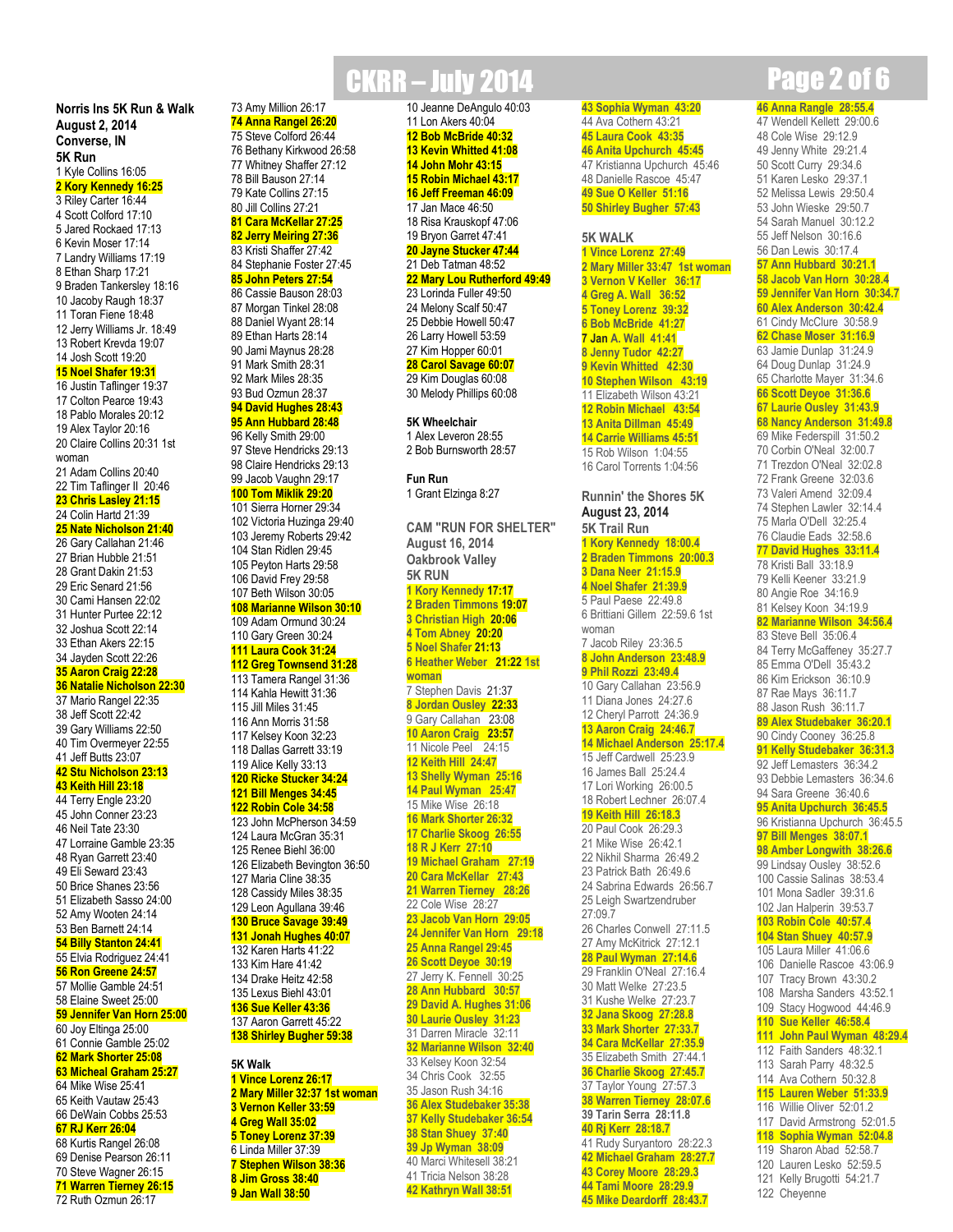### CKRR – July 2014

#### Shepherd 54:21.9 **123 Shirley Bugher 59:28.4**

#### **5K Trail Walk 1 Vince Lorenz 28:27.9** 2 Rosellen Connolly 30:44.9 1st woman

 **Mary Miller 34:49.6 Vernon Keller 36:36.9 Greg Wall 37:28.2 Toney Lorenz 41:23.7 Jan Wall 42:20.8 Bob McBride 42:38.4** Jeff Marrah 42:41.4 Jan Marrah 42:42.2 Kevin Bolyard 42:45.1 Kevin Whitted 43:53.7 Liam Paden 44:04.7 James Paden 44:46.9 Christine Watson 45:11.5 **Jenny Tudor 45:15.6** Kenneth Thomas 45:15.6 Deb Cardwell 45:17.4 **Carri Williams 45:20.2 Anita Dillman 45:23.5 Robin Michael 45:23.5 John Mohr 45:35.4** Molly McBride 46:28.2 Joy Balentine 47:08.3 Jennifer Coomer 47:08.9 Robyn Schmidt 47:50.7 Courtney Cardwell 48:08.4 Noah Cardwell 48:08.4 Kammy Conwell 48:35.2 Lanell Thomas 48:36.2 Karmen Glaspy 49:15.2 **Lisa Price 49:15.6** Alan Breeden 49:16.9 Savannah Silvers 49:53.4 Kevin Silvers 50:03.7 Kelly Silvers 50:03.7 Roberta Myers 50:06.4 Julia Donahue 50:40.6 Clint Erickson 51:24.7 Cindy Erickson 51:24.8 Jacob Reed 51:42.3 Kelly Paden 51:42.3 Brad Reed 51:44.5 Danielle Rush 52:27.1 Claire Radel 52:40.2 Marie Radel 52:40.6 Julie O'Keefe 52:47.9 Steve Kiley 52:48.7 Seema Sood 52:58.3 Aditi Sood 52:58.7 Rob Lesko 52:59.2 Cindy Suryantoro 53:15.2 Terry Howell 54:04.5 Cathy Howell 54:04.7 Terri Holcomb 56:41.3 Charleene Warner 56:42.2 Anh Lee 56:50.2 Carol Ives 56:50.5 Michelle Johnson 57:21.7 Sue Stiles 57:22.1 Caroline Jewell 57:22.1 Debbie Crockett 57:36.1 63 Olga Donahue 57:36 1

64 Steve Eastman 57:47.2 65 Gene Kostrewa 57:47.2

#### **Jackie Sanders Miracle Mile Wednesday, Aug 6, 2014 Highland Park Walk/Bike Path** 1. Kory Kennedy 4:59 2. Tom Abney 5:43 3. Adrienne Shepherd 6:30 4. Parker Jones 6:50 5. Gwen Grimes 7:00 6. Kevin O'Keefe 7:01 7. Phil Rozzi 7:34 8. Ari Leger 7:55 9. Mary Lucas 8:01 10. Rilee Jones 8:02 11. Matt Snyder 8:16 12. Abbie O'Keefe 8:22 13. Jacob VanHorn 8:29 14. Charlie Skoog 8:30 15. Jessica Estep 8:33 16. Max Elmore 8:44 17. Luke Leger 8:54 18. Ava Gibson 9:22 19. Dan Gibson 9:23 20. Katie Harbaugh 9:53 21. Ethan Snyder 10:25 22. Vern Keller 11:24 23. Melissa Jones 11:36 24. Lilli Dennis 12:05 25. Julie O'Keefe 12:07 26. Bruce Savage 12:36 27. Valerie Snyder 12:51 28. Jerry Leach 13:55 29. Jeanine Elmore 15:10 30. Brice Gambill 15:27 31. Shirley Bugher 16:18 32. Carol Savage 16:52 33. Leah Snyder 17:05 34. Owen Snyder 17:13 35. Kathy Snyder 17:13 36. Jeannie Gambill 17:42 37. Embree Gambill 17:44 38. Reeves Gambill 17:58 39. Todd Gambill 17:58 **Joe Kidd Rangel 5K**

#### **Old Ben/Highland Park 5K Course** 1. Kory Kennedy 17:21

2. Jayden Whitehead 19:23 3. Jeremy Breedlove 19:24 4. Tom Abney 19:57 5. Parker Jones 20:41 6. Steve McDorman 20:43 7. Tim Taflinger 21:22

### Wednesday Night Race Results

8. Dan Gibson 23:28 9. Phil Rozzi 24:02 10. Charlie Skoog 27:00 11. Dorian Gray 31:27 12. Adam Pickard 34:26 13. Adrienne Shepherd 34:27 14. Angel Shepherd 34:27 15. Max Clark 37:10 16. Julie Shroll 37:31 17. Jeff Freeman 45:05 **Jackie Sanders Miracle Mile Wednesday, August 13, 2014**

**Highland Park Walk/Bike Path** 1. Parker Jones 5:12 2. Tom Abney 5:49 3. Allison Abney 6:08 4. James Sherbino 6:27 5. Clayton Shanks 7:32 6. Jacob VanHorn 7:43 7. Ari Leger 8:29 8. Colan Ruch 8:30 9. Luke Leger 8:44 10. Charlie Skoog 8:44 11. Jon Cooper 9:01 12. Ethan Snyder 9:37 13. Matt Snyder 9:38 14. Robin Tetrault 9:45 15. Ann Hubbard 9:52 16. Kevin Campbell 10:11 17. Mike Thrasher 10:22 18. Audrey Miller 11:20 19. Valerie Miller 11:23 20. Jennifer Miller 11:23 21. Ray Tetrault 11:26 22. Melissa Jones 11:32 23. Thomas Anderson 11:44 24. Michael Anderson 11:45 25. Brice Gambill 12:02 26. Valerie Leger 12:17 27. Bruce Savage 12:31 28. Emma Aldridge 12:44 29. Emilie Leger 12:45 30. Molly O'Keefe 12:47 31. Embree Gambill 13:36 32. Jerry Leach 14:07 33. Theresa Barlow 14:07 34. Piper Anderson 14:34 35. Angela Anderson 14:34 36. Leah Snyder 15:04 37. Valerie Snyder 15:17 38. Owen Snyder 16:01 39. Carol Savage 16:45

40. Shirley Bugher 17:13 41. Reeves Gambill 17:59 42. DeAnna Ancil 18:56 43. Sue Bond 18:56

#### **Joe Kidd Rangel 5K Old Ben/Highland Park 5K Course**

1. Tom Abney 19:32 2. Steve McDorman 20:28 3. Parker Jones 24:36 4. Rilee Jones 24:38 5. Gwen Grimes 24:38 6. John Cleaver 27:26 7. Charlie Skoog 27:27 8. Rosellen Connolly 27:41 9. Ann Hubbard 30:01 10. Mark Schelbert 31:18 11. Dorian Gray 31:57 12. Ari Shanks 34:03 13. Vern Keller 35:27 14. Sue Keller 47:04

#### **Jackie Sanders Miracle Mile Wed, August 20, 2014**

**Highland Park Walk/Bike Path** 1. Parker Jones 5:13 2. Jacob Vanhorn 8:06 3. Dorian Gray 10:00 4.Ethan Snyder 11:28 5. Brice Gambill 11:29 6. Mellissa Jones 11:47 7. Bruce Savage 12:39 8. Jeff Freeman 13:57 9. Doirs Campbell 14:48 10. Kevin Campbell 14:49 11. Amanda Bell 15:31 12. Valerie Miller 15:46 13. Kayla Bullock 15:46 14. Jennifer Miller 15:47 15. Sue Phifer 16:43 16. Shirley Bugher 17:13 17. Audrey Miller 17:31 18. Carol Savage 17:35 19. Reeves Gahill 10:11 20. Todd Gahill 20:12

**Joe Kidd Rangel 5K Old Ben/Highland Park 5K Course**

1. Steve McDorman 20:54 2. Riley Jones 23:42 3. Parker Jones 23:42 4. Gwen Grimes 25:33 5. John Cleaver 28:14 6. Lisa Hopkins 29:07 7. Russ Hospkins 29:26 8. Kayla Bullock 30:50 9. Anna Bullock 31:43 10. Valerie Miller 31:49 11. Jennifer Miller 31:50 12. Ann Hubbard 31:53 13. Ethan Snyder 38:27 14. Matt Snyder 38:28 15. Kathy Snyder 39:59 16. Audrey Miller 40:55 17. Mary Barnes 41:37 18. Sherry Bullock 42:18 19. Sue Keller 49:32

#### **Jackie Sanders Miracle Mile Wednesday, August 27, 2014 Highland Park Walk/Bike Path**

1. Parker Jones 5:12 2. Jacob Vanhorn 8:02 3. Ari Leger 8:49 4. Robin Tetrault 10:18 5. Lisa Hopkins 10:27 6. Russ Hopkins 10:27 7. Mellissa Jones 10:41 8. Valerie Leger11:05 9. J D McClish 11:55 10. Bruce Savage 12:13 11. Amanda Bell 14:41 12. Sue Phifer 15:50 13. Carol Savage 17:39 14. Shirley Bugher 17:51 **Joe Kidd Rangel 5K Old Ben/Highland Park 5K Course** 1. Parker Jones 23:27

- 2. Phil Rozzi 23:38 3. Gwen Grimes 25:52 4. John Cleaver 28:17 5. Kayla Bullock 28:35 6. Lisa Hopkins 28:53 7. Russ Hopkins 29:59 8. Robin Tetrault 31:05 9. Dorian Gray 33:47 10. Audrey Miller 40:20 11. Sherry Bullock 41:13
- 12. Jeff Freeman 44:20
- 13. Sue Keller 48:50

### **NEXT CLUB MEETING – MONDAY, SEPT 8TH AT 6 P.M. AT BROOKSIDE FREE METHODIST CHURCH**

190 E 400 S, Kokomo, IN 46902 (highway 26, near entrance to Indian Heights)

### *PLEASE NOTE LOCATION CHANGE FOR THIS MONTH!!!*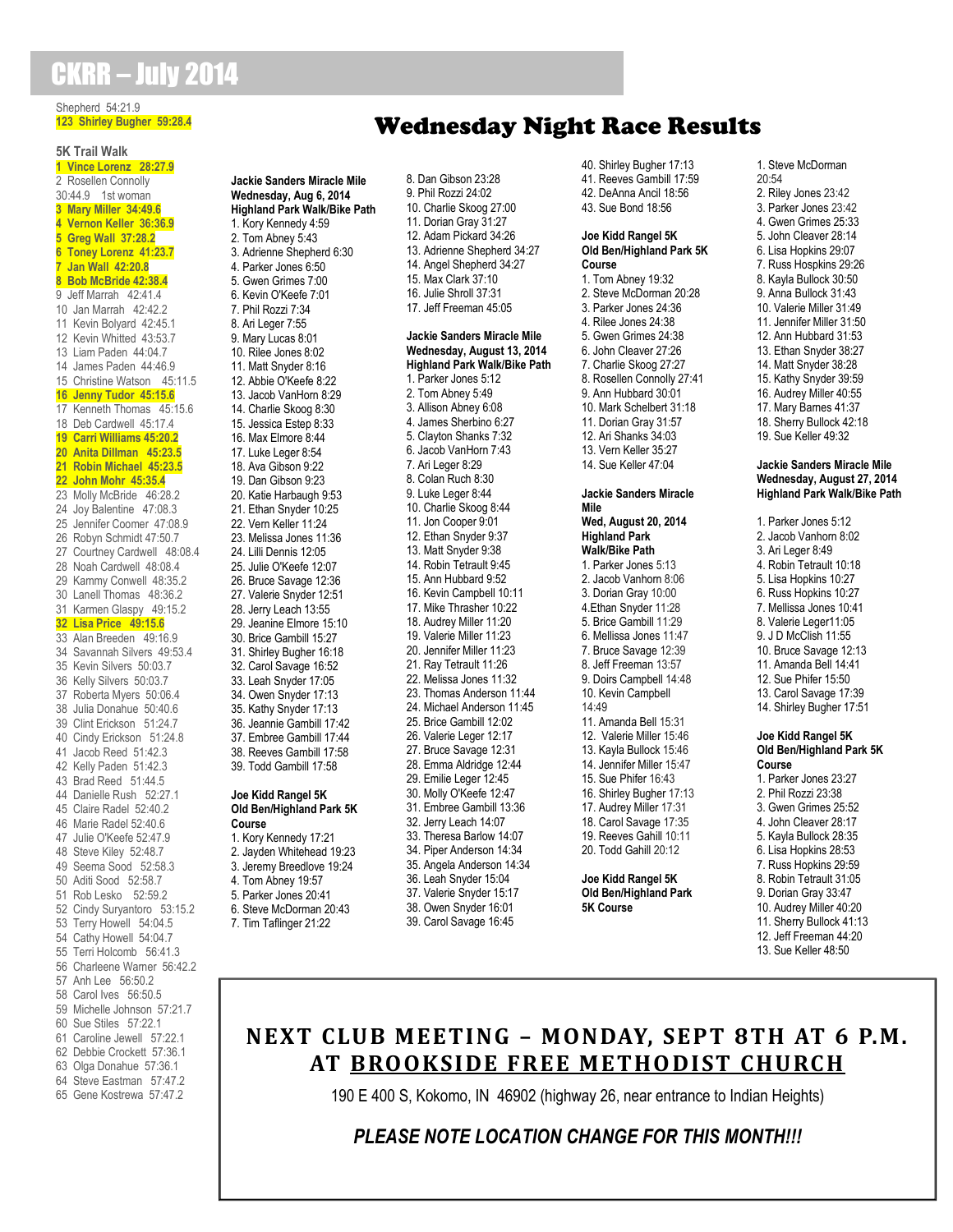**Walker 65-69 Female**

H

**Male**

 Anita Dillman 260-13 MaryLou Rutherford 130-8

Diane Brown 20-1 V

Bob McBride 235-12

### **Points Standings**

#### **Male (V= volunteer, H=half marathon, M=marathon)**

#### **Runner 0-12**

#### **Female**

 Natalie Nicholson 95-5 Sophia Wyman 55-3 Hannah Moore 47-3 Ella Kantz 40-2 Lauren Weber 32-2 Esther Gollner 15-1 **Male** Alex Studebaker 154-9 Jacob Van Horn 85-5 Jonah Hughes 75-4 Corey Moore 40-2

 JP Wyman 37-3 Nathan Gollner 20-1 Jake Cleaver 15-1

#### **Runner 13-19 Female**

 Bronwyn Getts 95-5 H Anna Bullock 52-3 V Valerie Merrick 35-2 Kayla Bullock 27-2 Allison Abney 20-1 Madison Cleaver 20-1 Sarah Gollner 20-1 V Carly Jones 20-1 Jillian Ladow 20-1 H Hannah Gollner 10-1

#### **Male**

 Braden Timmons 260-13 MH Noah Hughes 57-4 Nathan Nicholson 50-3 Alex Anderson 27-2 Jeremy Breedlove 20-1 Samuel Bettegnies 15-1 Austin Elliott 15-1 Chase Moser 12-1

#### **Runner 20-24 Female**

 Gwen Grimes 124-7 Emilie Hubbard 120-7 Kelsey Kennedy 62-4 Nikki McCracken 35-2 H Natalie Hoch 20-1 Amber Longwith 20-1 **Male** Kory Kennedy 260-13

#### Billy Jones 12-1 **Runner 25-29**

**Female**

 Kathryn Wall 140-7 Laura Heflin 30-2 Megan Tetrault 20-1 H

#### Parker Jones 135-7 H Jordan Ousley 125-7 H **Walker 25-29 Male** Vince Lorenz 260-13 H **Runner 30-34 Female** Melissa Goad 120-6 H Ashley Shanks 105-6 Valerie Leger 35-2 V

 Angela Anderson 32-2 V Rebekah Monroe-Boley 15-1 **Male**

 Michael Anderson 100-5 HV Luke Leger 20-1 V

**Runner 35-39**

#### **Female**

 Jennifer VanHorn 230-12H Kelly Wright 40-2 H Angie Gollner 35-2 Geana Moore 27-2 **Male** Chris Lasley 140-7 H

Maurice Wright 55-3 H

#### **Walker 35-39 Female**

 Jenny Tudor 140-7 Erica Huffman 30-2

#### **Runner 40-44 Female**

 Heather Weber 140-7 MH Michele Nicholson 75-4 Dana Culp 32-2 H Anne Kantz 30-2 Stacey Bettegnies 27-2 Sheree Bullock 20-1 V Lora Felker 20-1 H Patty Weitzel 20-1 V Brooke Cleaver 10-1 **Male** Christian High 195-10 MHH Aaron Craig 187-11 H Keith Hill 145-11 H Brad Tomlinson 95-5 HH

 Stu Nicholson 42-3 David Reinagle 32-2 H Steve Gollner 20-1 V Aaron Kirk 20-1 H Scott Riggle 20-1 TA Weber 10-1

#### **Runner 45-49**

**Female** Tami Moore 135-7 MH Laura Cook 117-7 Shelly Wyman 95-5 MH Joni McCracken 80-4 H Suzie Snow 15-1 Carrie Gruel 10-1 Bea Wiles 9-1 **Male** Noel Shafer 265-14 MH Michael Graham 183-14 V Jay Priest 115-6 MHH Ron Moore 69-5 Paul Getts 64-5 H Paul Wyman 59-4 Virgil Weitzel 49-3 H Tom Abney 40-2 Daniel Lutes 20-1 M Tommy Werst 20-1 H Steve Merrik 9-1 **Walker 45-49 Female** Carol Savage 105-6

 Lisa Price 80-4 **Runner 50-54**

**Female**

 Cara McKellar 295-15 UV Ann Hubbard 162-12 Laurie Ousley 159-10 H Marianne Wilson 96-9 Kelly Studebaker 88-9 Pam Freeman 37-3 H Nancy Anderson 10-1

#### **Male**

 Dana Neer 200-10 H Warren Tierney 200-14 H Scott Deyoe 170-11 HHV Phil Rozzi 167-10 UH Paul Olsen 30-2 H John Anderson 27-2 Tom Cleaver 9-1

### **Walker 50-54**

**Female** Mary Miller 260-13 Chari Deyoe 50-3 H Jean Heflin 35-2

#### **Male**

 Kevin Whitted 160-8 **Runner 55-59**

#### **Female**

 Jana Skoog 235-12 HH Anna Rangel 200-11 UH Robin Tetrault 166-11 HV Mary Barnes 81-6 H

 Theresa Barlow 20-1 V Vicki Boles 20-1 V **Male** Mike Deardorff 182-10 HH Ray Tetrault 166-11 V RJ Kerr 140-8 Jeff Freeman 80-7 H Bruce Savage 61-6 Greg Townsend 47-3 V Earl Strong 40-2 Jerry Meiring 27-2 Jeff Ladow 20-1 H Keith McAndrews 20-1 Mark Rodgers 20-1 H **Walker 55-59 Female** Jayne Stucker 120-6 V Jane Inman 20-1 H **Male** Damon Clements 80-4 UM Steve Inman 20-1 H **Runner 60-64 Female** Sue Keller 262-15 HH Shirley Bugher 169-13 Robin Cole 160-8 Rhenda Acton 30-2 Jeannie Townsend 20-1 V **Male** Ron Greene 240-12 HH Charlie Skoog 229-14 HHV Mark Shorter 213-14 H Billy Menges 44-4 Tom Miklik 32-2 H Steve Kilcline 20-1 V Steve Kilcline 20-1 V Rick Spencer 20-1 V **Walker 60-64 Female** Jan Wall 240-12 H Carrie Williams 187-12 Barbara Hobbs 94-6 HH **Male** Vernon Keller 300-15 HH Toney Lorenz 188-14 H

 Greg Wall 185-12 H Stephen Wilson 93-8 V Melvin Hobbs 83-6 HH **Runner 65-69**

 David Hughes 237-13 Ricke Stucker 65-4 V Phil Leininger 40-2 V

**Male**

Anita Upchurch 62-4 H

#### Robin Michael 175-11 **Runner 70-74 Female** Sarah KleinKnight 60-3 Susan Gerhart 20-1 H **Male** Billy Stanton 160-8 John Peters 100-6 Stan Shuey 92-5 V Dale Sullivan 15-1 **Walker 70-74 Male** John Mohr 195-11 H Jim Gross 140-7 Dan Coughlin 20-1 V **Walker 75-79**

**Male** Jerry Lambert 120-6 H **Walker 80+ Male**

Riley Case 100-5

Don't forget to come out to our weekly Wednesday evening Run/Walk in Highland Park, it's free, great training, fun and fellowship! Joe Kidd Rangel 5K starts at 5 PM and the Jackie Sanders Miracle Mile is at 5:45 PM. Register at Charlie Skoog's parked by the Concession stand shelter. Also Charlie is looking for someone to help time so he can run the 5K. Thanks all!!!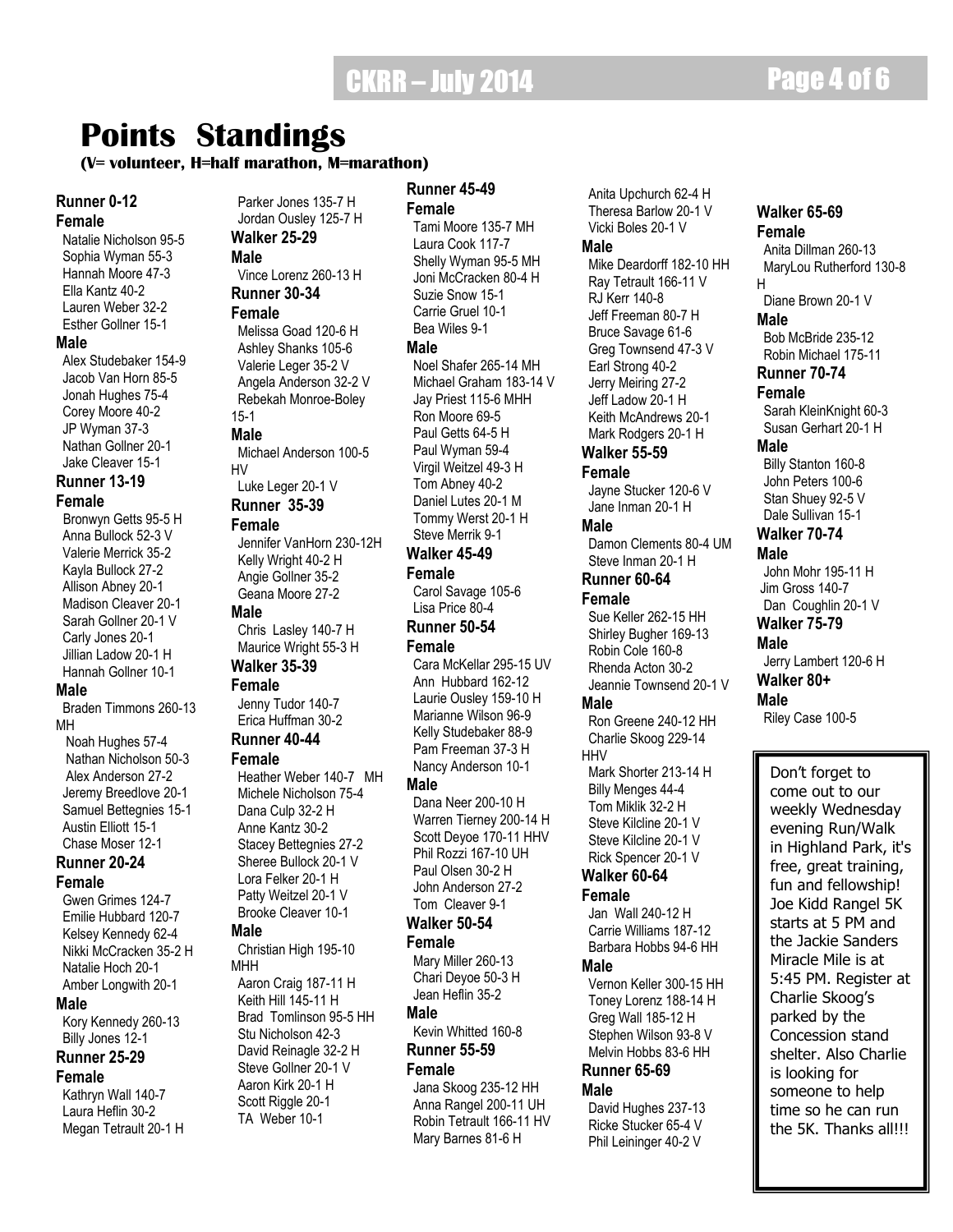## CKRR – July 2014

### **2014 Club Point Races**

#### **September 6**

5th Annual Steps to Recovery 5K Time: Location: Contact: Charlie Skoog

#### **September 13**

Annual CK Girls Night Out 5K Time: 5:00 pm Location: Downtown Kokomo Contact: Rebecca Monroe

#### **September 27**

14th Bee Bumble 5K/10K Time: 8:00 am Burnettsville, IN Contact: Don Hurd

#### **October 4**

Cole Porter 5K Run/Walk, 15K Run Time: 9:00 AM Location: Circus Bldg, Peru, IN Contact: Jim Yates

#### **November 8**

CKRR Charity 5K Run/ Walk Points 20 for Each Finisher Time: 9 AM Location: UAW 292 Union Hall Contact: Jeannie Townsend

#### **November 27**

Club Kokomo Cares 5K Run/Walk Time: 8 AM Location: Rogers Pavilion Highland Park, Kokomo, IN Highland Park Contact: Ray & Robin Tetrault, Mark Shorter Phone: (765) 854-1393

#### **December 31**

CKRR New Year's Eve 5K Run/ Walk Time: 2 PM Location: UAW Local 292 Contact: Joni McCraken

9-2 Reagan Barnes 9-4 Ron Moore 9-4 Graysen Neer 9-5 Stu Nicholson 9-5 Bella Wright 9-6 Anna Rangel 9-8 Stacey Bettegnies 9-8 Amy R. Irick 9-9 Anne Kantz 9-9 Vernon Keller 9-10 Reeves Gambill 9-10 Mackenzie Wiles 9-13 Tobey Manning 9-13 Earl Strong 9-16 Wm.(Bill) Bennett 9-16 Emily Riggle 9-17 Steve Kilcline 9-17 Corey Moore 9-18 Barbara Hobbs 9-20 Nikki McCracken 9-20 Kelsey Weber 9-20 Bea Wiles 9-21 Lora Felker 9-22 Donald Andrews 9-25 Myra Moser 9-26 Theresa Barlow 9-26 Todd Gambill

9-1 Valerie Merrick

### Notable Happenings

**\*** Susan Gerhart completed the Indy Mini with a time of 3:18.

- \* Pam Freeman also completed the Indy Mini.
- \* Shelly Wyman completed the 70.3 Ironman in Muncie on July 12<sup>th</sup>

\* Phil Rozzi and Anna Rangel completed the Howl at the Moon Ultra Marathon on Aug 9<sup>th</sup> with a time of 34.44

Barb & Mel Hobbs continue on their half marathon each month quest with the following races: June, Charlevoix Michigan where Barb finished 3:34:58 and Mel at 3:55:14; July brought Chicago Rock "n" Roll where Barb finished with 3:38:29 and Mel at 3:38:32; then August brought the Old Farts Half in Lowell Michigan where Barb finished with a time of 6:31:57 and Mel at 6:31. Barb reports to me that yes, that time was correct. It was a trail race which included monster hills, rope burns and mud with a total elevation gain of 2,690 feet. They quickly realized that they were crazy (but committed) and that the marathoners were even crazier because they had to do the race twice!!

**\*** Cara McKellar also participated in the Howl at the Moon on Aug 9th . \* Vernon Keller completed the Biggest Loser Chicago ½ Marathon walk on Sunday, Aug 3 in 2:43:58 with a 12:31 mile pace. He came in first in his age division 60-64.

Sue Keller completed the Biggest Loser Chicago 1/2 Marathon Run on Sunday, Aug 3 in 3:34:34 with a 16:23 mile pace. Sue was able to finish forth in her age division 60-64.

\* Matt York won the 3rd annual Lake Max Sprint Triathlon in Culver on Aug. 9<sup>th</sup>. Parker Jones, also a club member finished 4<sup>th</sup>. Some other local runners finished in the top  $10 -$ Rich Bollinger  $-9<sup>th</sup>$  and Chris Frazier  $-10<sup>th</sup>$ . This event included 41 participants including 65 children in the inaugural kids triathlon.

### **Additional Schedule Dates**

**September 19, 2014** – 9<sup>th</sup> Annual Run@Work & 3<sup>rd</sup> Annual Run@School Day

**September**

**Birthdays**

#### **Kokomo Education Foundation 5K - October 10, 2014**

Contact Aaron Hyman – Middle School Athletics 765.455.8085 ext 370 or cell phone 765.419.2992 They are in need of VOLUNTEERS to help the day of the race, please contact Aaron for more details or to sign up

**SAVE THE DATE: Saturday, Dec. 6 ~** KHCPL will host its first RUDOLPH FAMILY FUN RUN. The 5K run/walk includes a cool T-shirt, reindeer antlers, Rudolph nose, medal, trophies, door prizes, snacks, and an expert who can help YOU improve your time and train for a mini, marathon, or triathlon. All ages and all abilities welcome as well as pets on leashes. Check out the library"s Facebook page and our website regularly for registration and run information.

### **Chaplain's Chatter**

 Early cross country results show Western and Kokomo leading the county boys" teams and Western and Eastern leading the county girls" teams. CK has three 5K points' races in September: Steps to Recovery, Girls' Night Out, and the Bee Bumble. Enjoy the month's heat because the winter of 2015 is supposed to be colder than last year.

 The starting point for all happiness is shifting the focus away from yourself. If all you think about is yourself, you"re going to be pretty miserable person. If you truly want to be happy in life, you have to care about the needs of those around you.

Paul gives Timothy as an example of this in Philippians 2:20-21: "There is not one like Timothy for having a real interest in you; everyone else seems to be worrying about his own plans and not those of Jesus Christ" (LB).

 Most people are worrying about their own plans and aren"t looking out for the interests of others. Most people don"t get up in the morning and give their first thought to how someone else is doing. Most people are concerned with their own problems. And, that"s why most people are unhappy with their lives.

 If you want to be one of those rare, unselfish people, you"ve got to change your focus. You have to shift your focus away from yourself to other people. That"s not something that comes naturally, so it's something that you have to learn to do.

I have to admit that it saddens me how many times that I have missed the needs of people around me that I love because I wasn't paying attention. I wasn't taking an interest in them. I hadn't shifted the focus from me to the others in the room. Because I wasn't looking out for their needs, I missed their needs. And that grieves me, a lot.

 Instead of grieving missed opportunities, be intentional about looking away from yourself and to the needs of others, where you"ll find happiness in serving God through serving others. "Don"t be obsessed with getting your own advantage. Forget yourself long enough to lend a helping hand" (Philippians 2:4 MSG). We can ask ourselves: 1. What are the distractions that keep me from focusing on the needs of others? 2. What needs have I neglected to address in someone's today to shift my focus toward helping that person?

Always thanking God for HIS gift of grace, Ricke